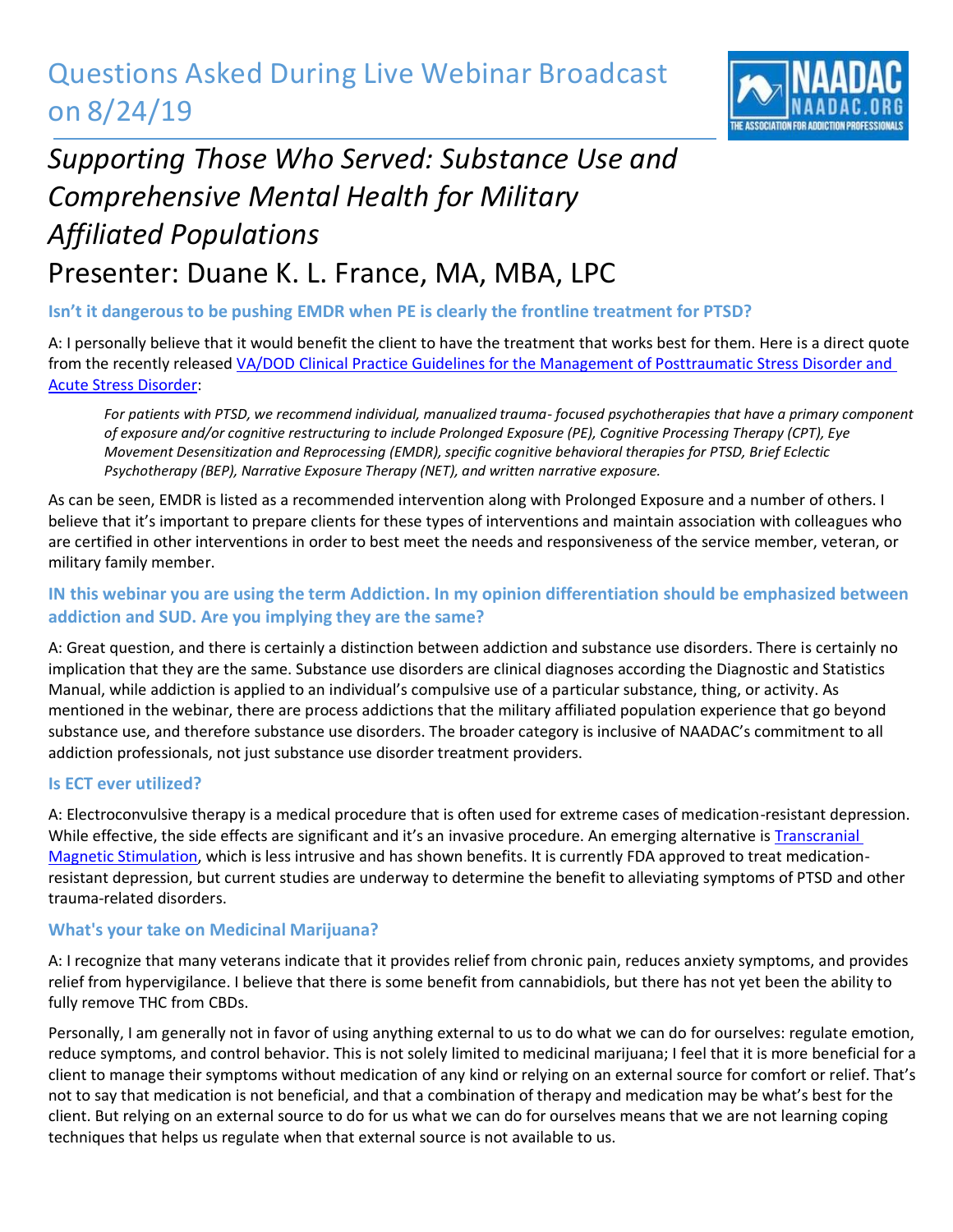I do believe that there needs to be more research into the benefits of CBD for symptom relief, which is limited by the current federal regulations. If we can provide the beneficial effects of medicinal marijuana without the harmful effects, then that would be best.

## **Does the military use EMDR? If so, do you think if EMDR is used early on that one's addictive behavior can be avoided to some degree since they are not needing to self-medicate as much since the replay of the PTSD isn't going on as loudly in the frontal lobe?**

A: As previously identified, the joint VA/DOD clinical practice guidelines do list EMDR as a primary intervention for PTSD. And using interventions that alleviate symptoms of PTSD can certainly lead to reduced reliance on substances to manage those symptoms. As identified in the webinar, however, the true underlying cause of the client's symptoms must be identified, because EMDR and exposure therapies are beneficial for processing traumatic events, but other interventions are indicated for anxiety, depression, a lack of purpose and meaning, etc. Substance use may be tied to symptom relief in these other conditions, rather than just PTSD.

#### **Nowadays more and more military members may experience combat without experiencing traditional combat. Should we consider anything unique when providing counseling services or recovery support for a vet who was involved in drone strikes and presents with PTSD symptoms?**

A: I think the primary thing is to begin working with clients without any preconceived notions about the nature of their trauma. Regardless of where or how the client experienced trauma, clinicians must understand that the client's subjective response is important consider. As identified in [this article from 2014,](https://digitalcommons.unl.edu/cgi/viewcontent.cgi?article=1045&context=usafresearch) there is not enough research on the psychological impact of remote combat, but indications are that it impacts some service members and veterans adversely.

#### **You mentioned Martin Seligman earlier, was that the positive psychology guy? Can you say more about his affiliation and work with military and veteran culture?**

A: I did mention Dr. Seligman; I did not intend to imply that he has expressly applied his concepts to military and veteran culture, any more than Frankl and Yalom have. Dr. Seligman and his team at the Positive Psychology Center at UPenn have provided [resilience training for the United States Army,](https://ppc.sas.upenn.edu/services/resilience-training-army) but I was simply referring to how to apply his concept of learned [helplessness to the military experience.](http://veteranmentalhealth.com/helping-veterans-trapped-by-their-own-experiences-learned-helplessness-and-veteran-mental-health/)

#### **Have you written any books on today's topic where we can learn more about military and veteran culture?**

A: I have not yet written any books covering the comprehensive veteran mental health model; I have been in discussion with editors in the past, but it is a work in progress. I have written about this topic extensively on my blog; relevant links can be found on the [webinar notes page.](http://www.veteranmentalhealth.com/naadac1)

## **Can a family member of a vet experience PTSD from hearing about their loved one's story, maybe the loved one was overseas and described an event in great detail over the phone and it traumatized the spouse? How can we help them?**

A: As we know as clinicians, vicarious trauma is possible when hearing repeated descriptions of trauma. Additionally, Criterion A for PTSD is: "The person was exposed to: death, threatened death, actual or threatened serious injury, or actual or threatened sexual violence, in the following way(s):"

- Direct exposure
- Witnessing the trauma
- *Learning that a relative or close friend was exposed to a trauma*
- Indirect exposure to aversive details of the trauma, usually in the course of professional duties (e.g., first responders, medics)

So, it is likely that hearing of a traumatic event in detail by a loved one could possibly result in traumatic stress reaction, which left unresolved can develop into PTSD. More likely, however, is the ambiguity that is associated with sharing traumatic events; in my personal experience, a veteran will not likely share the details of the traumatic event(s) even with those closest to them.

Helping the family member with vicarious trauma is the same as helping the veteran themselves with primary trauma, using evidence based treatments to resolve the traumatic stress reaction. Additional support may be needed to help understand the changes that have occurred in each family member individually and the family unit as a whole.